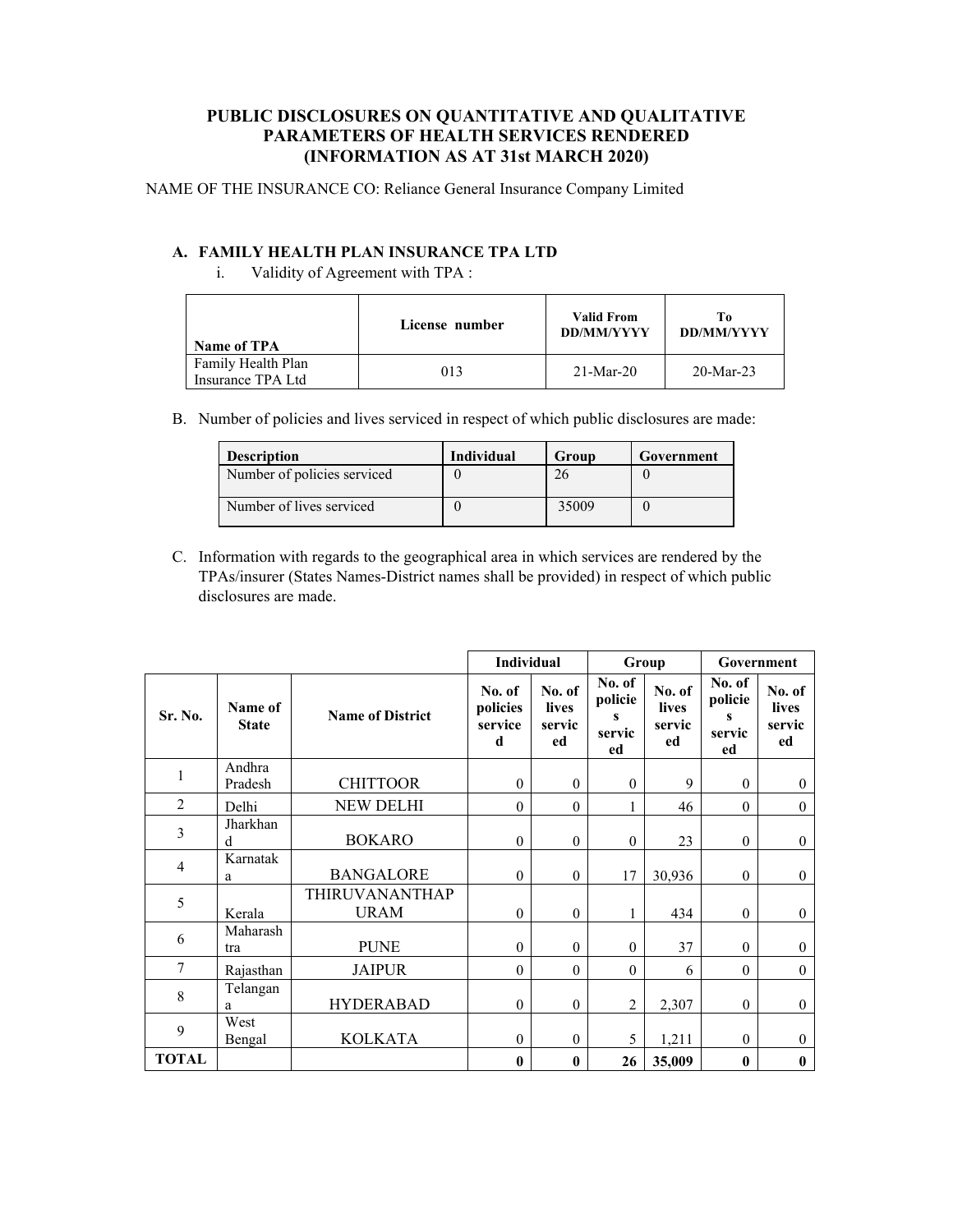## D. Data of number of claims processed:

- 1. Outstanding number of claims at the beginning of the year:
- 2. Number of claims received during the year:
- 3. Number of claims paid during the year: ---- (also to specify % in brackets)
- 4. Number of Claims repudiated during the year: --- (also to specify % in brackets)
- 5. Number of claims outstanding at the end of the year: ---

| TPA                                        | No. of claims<br>outstanding<br>at the<br>beginning of<br>vear | No. of<br>claims<br>received<br>during the<br>vear | No. of<br>claims<br>paid<br>during the<br>year | <b>Settleme</b><br>nt<br>ratio $(\% )$ | No. of<br>claims<br>repudiated<br>during the<br>year | <b>Claims</b><br>repudiatio<br>$\mathbf{n} \%$ | No. of claims<br>outstanding<br>at the end of<br>the year |
|--------------------------------------------|----------------------------------------------------------------|----------------------------------------------------|------------------------------------------------|----------------------------------------|------------------------------------------------------|------------------------------------------------|-----------------------------------------------------------|
| Family Health<br>Plan Insurance<br>TPA Ltd | 439                                                            | 3891                                               | 3691                                           | 85%                                    | 426                                                  | 10%                                            | 213                                                       |

E. Turn Around Time (TAT) for cashless claims (in respect of number of claims):

| S.             | Description                  |                              | Individual policies (in $\%$ ) | Group policies (in %)        |                      |  |  |
|----------------|------------------------------|------------------------------|--------------------------------|------------------------------|----------------------|--|--|
| N <sub>o</sub> |                              | <b>TAT</b> for<br>pre-auth** | <b>TAT</b> for<br>discharge*** | <b>TAT</b> for<br>pre-auth** | TAT for discharge*** |  |  |
| $\mathbf{1}$   | Within <1 hour               | $0\%$                        | $0\%$                          | 71%                          | 64%                  |  |  |
| 2              | Within 1-2 hours             | $0\%$                        | 0%                             | 22%                          | 24%                  |  |  |
| 3              | Within 2-6 hours             | $0\%$                        | $0\%$                          | $5\%$                        | 10%                  |  |  |
| $\overline{4}$ | Within 6-12<br>hours         | $0\%$                        | $0\%$                          | $0\%$                        | $0\%$                |  |  |
| 5              | <b>Within 12-24</b><br>hours | $0\%$                        | $0\%$                          | $0\%$                        | $1\%$                |  |  |
| 6              | $>24$ hours                  | $0\%$                        | $0\%$                          | $0\%$                        | $1\%$                |  |  |
| <b>Total</b>   |                              |                              | 0%                             | $0\%$                        | 100%                 |  |  |

\*Percentage to be calculated on total of the respective column

\*\*reckoned from the time last necessary document is received by insurer /TPA (whichever is earlier) and till final pre-auth is issued to the hospitals

\*\*\*reckoned as final discharge summary sent to hospital from the time discharge bill is received by TPA